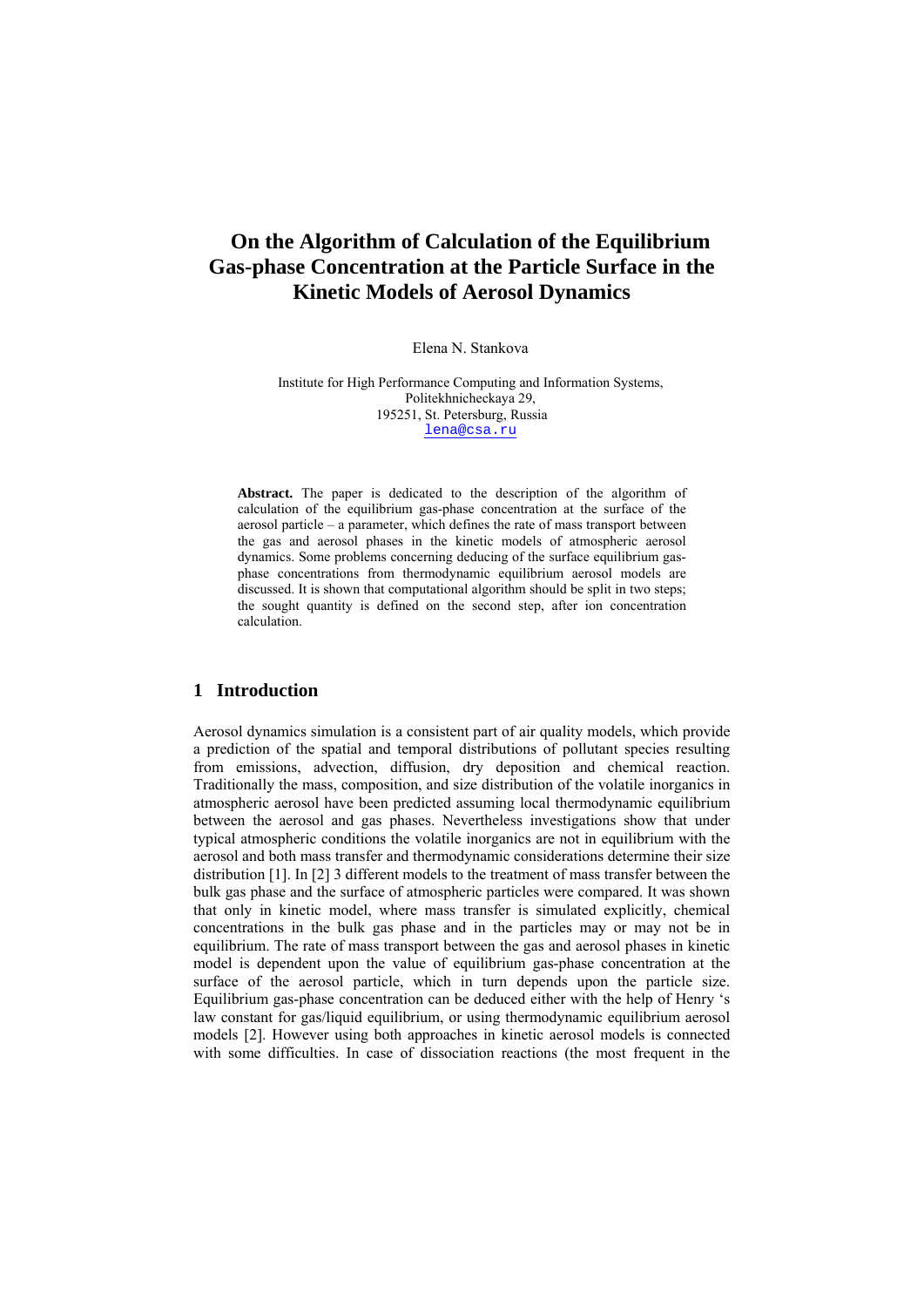atmosphere) we should use effective or pseudo Henry's constants [3] that depend upon the hydrogen ion concentration, the value, which is a priori unknown, and have to be calculated from different considerations. The use of the equilibrium thermodynamic models in case of kinetic models also needs some special approach, connected with reformulation of system of chemical equations and input/output parameters. The paper is dedicated to the description of such an approach, connected with splitting the calculation of the chemical reactions in aqueous phase and equilibrium gas/aqueous phase reactions in two steps.

## **2 Model Description**

Calculations of the interfacial mass transport is based upon the proportionality of the mass flow of species i to the term  $(p_{i,\infty}, p_{i,s})$ , where  $p_{i,\infty}, p_{i,s}$  are the atmospheric partial pressure and the particle surface vapor pressure respectively. We assume that if aerosol particle consists of more than one phase, these phases are in thermodynamic equilibrium. It is considered that solid phases do not form until very low relative humidities are reached and therefore aerosol is completely aqueous.

Thermodynamic equilibrium chemical model PEQIONH (Pressure EQuilibrium and ION concentration calculation using Henry's law constants) was developed for prediction of equilibrium pressures of chemical components in case of kinetic approach, where chemical concentrations in the bulk gas phase and in the particles may or may not be in equilibrium.

Unlike the other thermodynamic models, intended for calculation concentrations of each phase being in equilibrium with each other, and using total amount of chemical species in gas, liquid and solid phases as an input parameter, in case of kinetic approach we do not know a priori total concentration, but have to use aqueous concentrations of undissociated chemical species as a model input. This requires reformulation of the system of model equations. We have to withdraw mass balance equations and to add equations describing dissociation reactions in the liquid phase.

 In the PEQIONH model algorithm of chemical equation calculation is split in two steps. At the first step the following set of equilibrium dissociation reactions in aqueous phase are considered:

$$
HNO3(aq) \leftrightarrow H^{+} + NO_{3}^{-}
$$
 (1)

$$
NH_3(aq) + H^+ \leftrightarrow NH_4^+ \tag{2}
$$

$$
NH_3(aq) + HNO_3(aq) \leftrightarrow NH_4^+ + NO_3^-
$$
 (3)

$$
H_2SO_4(aq) \leftrightarrow HSO_4^- + H^+ \tag{4}
$$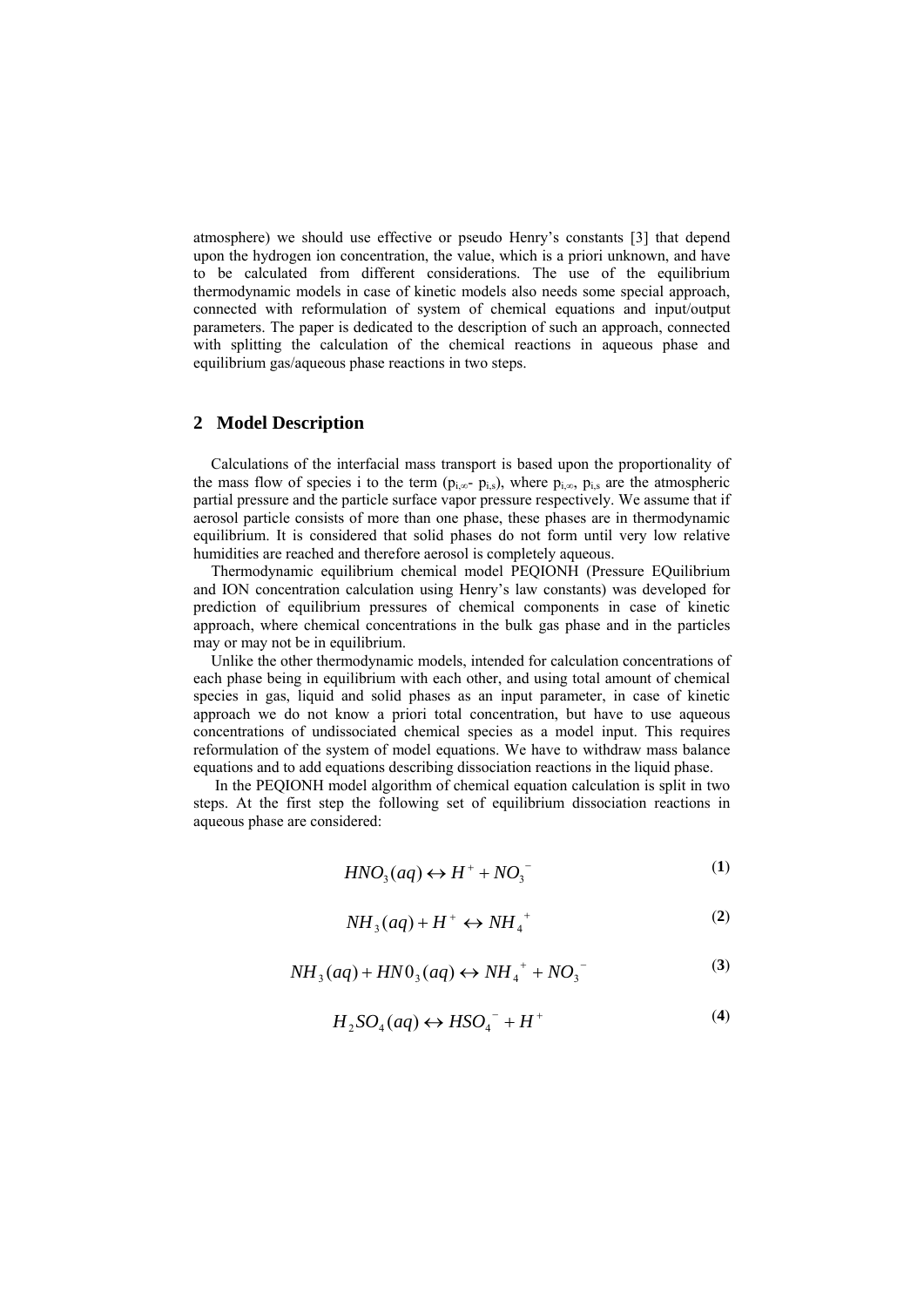$$
HSO_{4}^{-}(aq) \leftrightarrow SO_{4}^{2-}(aq) + H^{+}(aq)
$$
 (5)

where designation (*aq*) refers to unsissociated values of aqueous chemical species. Taken values of  $H_2SO_4(aq)$ ,  $HNO_3(aq)$ ,  $NH_3(aq)$  as an input, ionic concentrations in aqueous phase are calculated.

 At the second step the following equilibrium gas/aqueous phase reactions are considered.

$$
HNO3(gas) \leftrightarrow H+ + NO3-
$$
 (6)

$$
NH_3(gas) + H^+ \leftrightarrow NH_4^+ \tag{7}
$$

Using ionic concentrations obtained at the first calculation step and corresponding reaction constants (the Henry's law constants) the system of equations allows to obtain equilibrium values of ammonium and nitric acid vapor pressures  $(NH_3(gas))$ and  $HNO<sub>3</sub>(gas)$ ) consequently.

Numerical solution of the system of equations  $(1)$  – $(7)$  is based upon the 4 steps iterative algorithm proposed by Jacobson [4] with the only exception that all concentrations of gas, aqueous and ionic species were set in mol/ $(m<sup>3</sup> air)$ .

### **3 Model Sensitivity Studies**

The model was used to simulate equilibrium concentrations of sulfate, nitrate, ammonia, aerosol liquid water content and saturation pressure values of ammonia and nitric acid under various input concentrations, which vary from a low value of 5 μg/m3 up to 45–70μg/m3. Input conditions together with simulation results obtained by PEQION and for comparison by three other chemical equilibrium models KEQUIL [7], EQUIL [8] and MARS [6] are presented in Table 1.

**Table 1.** Aerosol-phase concentrations in  $\mu$ g/m<sup>3</sup> predicted by various equilibrium models at 298 K,  $RH = 0.9$ 

| N             | TS | TN | TA | Ammonium |      |                |      | Nitrate |                |      |      |
|---------------|----|----|----|----------|------|----------------|------|---------|----------------|------|------|
|               |    |    |    |          |      | $\overline{2}$ | 3    | 4       | $\overline{2}$ | 3    | 4    |
|               | 40 | 45 | 70 | 24,0     | 36,7 | 44,2           | 44,2 | 44,2    | 27,6           | 27,6 | 27,6 |
| 2             | 40 | 45 | 12 | 12,4     | 13,8 | 7,0            | 7,5  | 6,8     | 12,7           | 12,7 | 12,7 |
| 3             | 40 | 45 | 10 | 10,4     | 9,5  | 3,8            | 4,3  | 4,2     | 10,6           | 10,6 | 10,6 |
| 4             | 40 | 45 | 5  | 5,3      | 2,9  | 0,7            | 0,8  | 0,8     | 5,3            | 5,3  | 5,3  |
| 5             | 40 | 5  | 12 | 12,0     | 1,1  | 1,4            | 1,5  | 1.5     | 12,6           | 12,6 | 12,7 |
| 6             | 40 | 5  | 10 | 10,3     | 0.6  | 0,6            | 0,7  | 0,7     | 10,5           | 10,5 | 10,6 |
| $\mathcal{I}$ | 5  | 45 | 5  | 4,9      | 14.2 | 11,7           | 11,9 | 11,2    | 5,1            | 5,1  | 5,1  |
| 8             | 5  | 5  | 5  | 1,8      | 0,71 | 3,1            | 3,3  | 3,2     | 2,7            | 2,8  | 2,8  |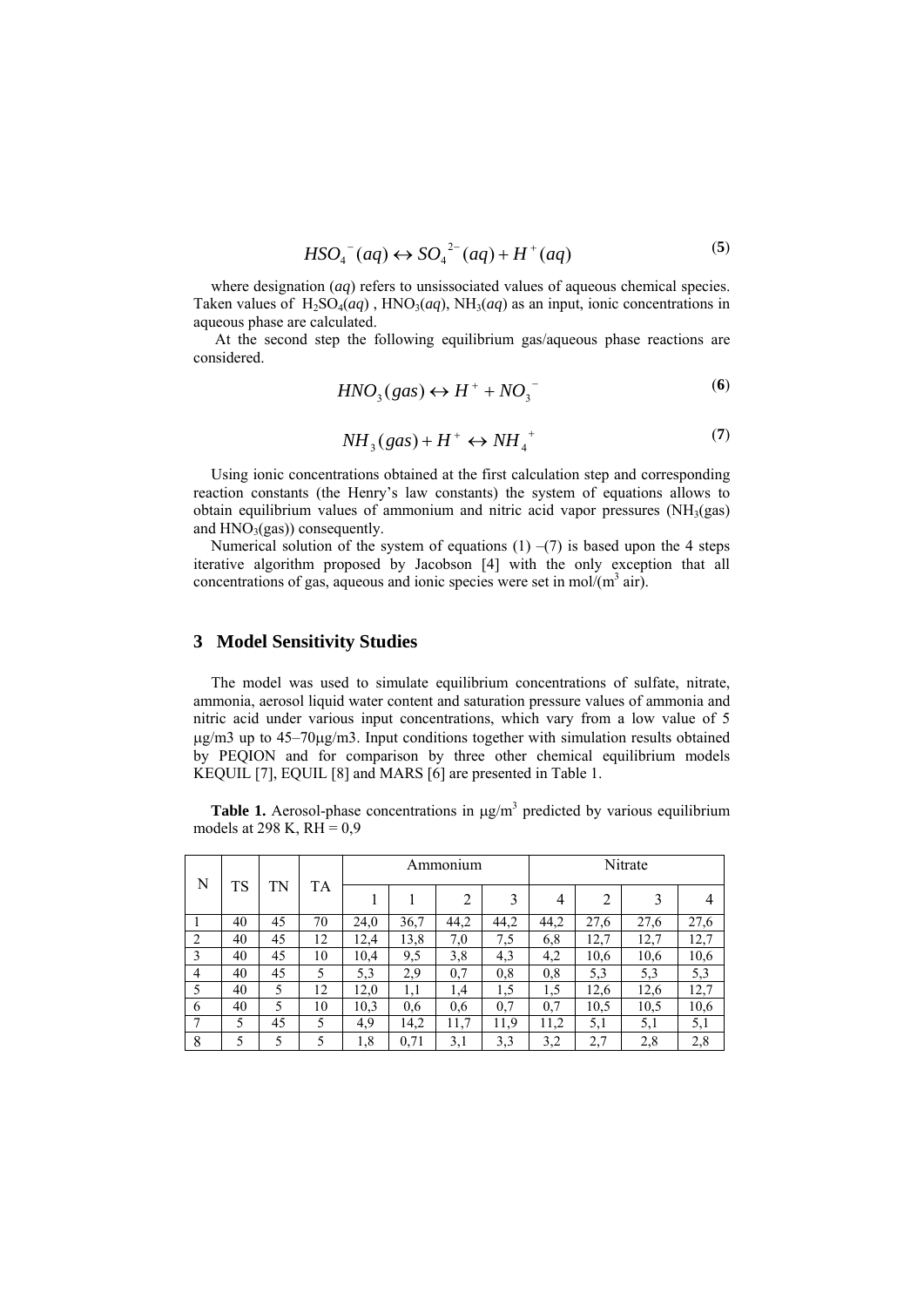where  $1,2,3,4$  – model types: PEQIONH, KEQUIL, EQUIL and MARS consequently,  $RH$  – relative humidity value, TS, TN, TA – are total input sulfate, nitrate and ammonia concentrations in  $\mu$ g/m<sup>3</sup> consequently.

As it is evident from Table 1 PEQIONH model demonstrates very good agreement with the other equilibrium model results regarding ammonia and sulfur concentration and more or less satisfactory results in case of nitric concentrations. The largest differences between PEQIONH and other models appear while nitrate concentration simulation in case of small amount of the input ammonia and when the input total nitrate was relatively large or equal to the rest input parameters. That can be caused both by insufficient number of chemical equations used in PEQIONH model describing the interaction of the nitrates with the other chemical species and neglect of the solid phase presence.

The main purpose for model PEQIONH development was its incorporation into aerosol microphysical block for proper simulation of chemical composition of aerosol particles and gas/particle mass transfer processes in case of kinetic approach to the treatment of mass transfer between the bulk gas phase and the surface of atmospheric particles. PEQIONH model was used to calculate saturation vapor pressure of the chemical components at the surface of the particles and to calculate ion concentrations resulted from dissociation process.

To test coupled model (PEQIONH + microphysics) applicability it should be compared with the model, using the same kinetic approach Zhang [2]. The difficulty was that Zhang results were not provided with the data concerning temperature and relative humidity at which they were achieved. We had to vary corresponding parameters to find conditions where result coincidence might have take place. Corresponding results are given in table 2.

Table 2. Total ion and summary (ion + undissociated species ) mass concentrations of chemical species in the aqueous phase. Comparison results obtained in PEQIONH + MICROPHYSICS and ZHANG models.

|                            | Zhang | PEOIONH + MICROPHYSICS |           |           |            |           |      |            |           |      |
|----------------------------|-------|------------------------|-----------|-----------|------------|-----------|------|------------|-----------|------|
|                            |       | $T = 288K$             |           |           | $T = 298K$ |           |      | $T = 300K$ |           |      |
| <b>CS</b>                  |       | <b>RH</b>              | <b>RH</b> | <b>RH</b> | <b>RH</b>  | <b>RH</b> | RH   | <b>RH</b>  | <b>RH</b> | RH   |
|                            |       | 90%                    | 80%       | 50%       | 90%        | 80%       | 50%  | 90%        | 80%       | 50%  |
| NO <sub>3</sub>            | 17.7  | 18,2                   | 16,0      | 10,8      | 13.7       | 9.4       | 3,4  | 12,4       | 8.1       | 2,6  |
| HNO <sub>3</sub>           |       | 19.7                   | 18,6      | 16,0      | 17.4       | 15,2      | 12,2 | 16.8       | 14,6      | 11,7 |
|                            |       |                        |           |           |            |           |      |            |           |      |
| $\overline{\text{NH}_4}^+$ | 11,2  | 12,1                   | 11,2      | 9,2       | 10.5       | 9,0       | 6,7  | 10,1       | 8,6       | 6,4  |
| NH <sub>3</sub>            |       | 20,1                   | 19.8      | 19,1      | 19.5       | 18.9      | 18,1 | 19.3       | 18.7      | 18,0 |
|                            |       |                        |           |           |            |           |      |            |           |      |
| $SO_4^2$ +                 | 20,0  | 19,6                   | 19,6      | 19,6      | 19,6       | 19,6      | 19,6 | 19.6       | 19,6      | 19,6 |
| HSO <sub>4</sub>           |       | 20,0                   | 20,0      | 20,0      | 20,0       | 20,0      | 20,0 | 20,0       | 20,0      | 20,0 |
| $H_2SO_4$                  |       |                        |           |           |            |           |      |            |           |      |

 $CS$  – chemical species concentrations in  $\mu$ g/m3, T – temperature, RH – relative humidity, summary concentration values are in the second line of each cell.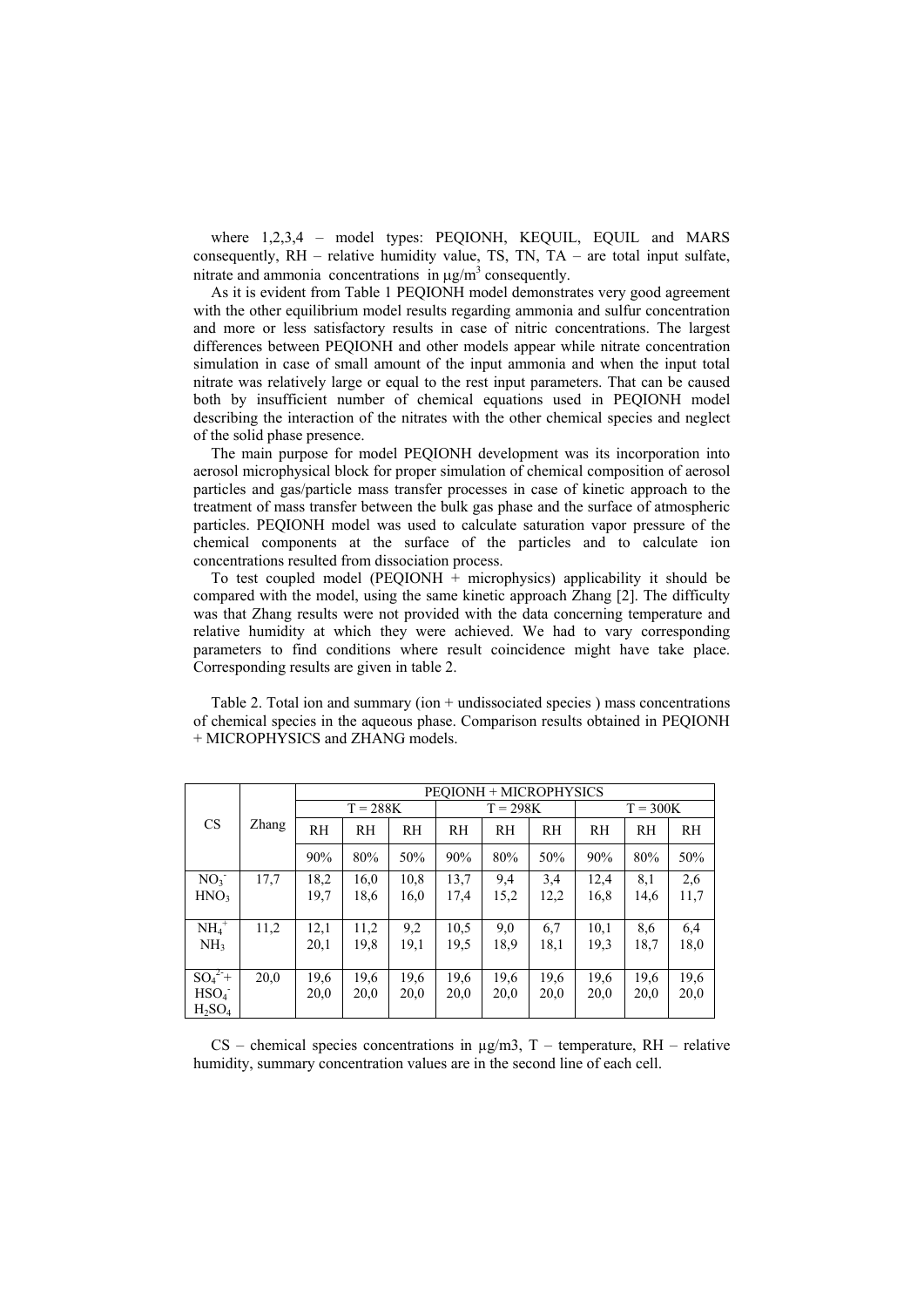As it is evident from Table 2, there is rather good agreement in ion concentrations of the condensable species obtained with the help of the two models in the following range of atmospheric conditions: temperature between  $288K$  and  $298K$  at RH =  $90\%$ , and RH between  $80\%$  and  $90\%$  at T = 288K.

Calculations, conducted with the help of PEQIONH + MICROPHYSICS model show that at all conditions ion concentrations are less than summary (ion + undissociated ) concentrations. So it should be concluded that  $HNO<sub>3</sub>$ ,  $NH<sub>3</sub>$  did not dissociate completely in aerosol particles, opposite to  $H_2SO_4$  that presented practically fully in dissociated state.

### **4 Conclusions**

Thermodynamic equilibrium chemical model PEQIONH was developed for prediction of equilibrium pressures of chemical components in case of kinetic approach to aerosol dynamics simulation, where chemical concentrations in the bulk gas phase and in the particles may or may not be in equilibrium. System of equilibrium chemical equations was reformulated to have aqueous concentrations of undissociated chemical species as a model input. Calculation of the chemical reactions in aqueous phase and equilibrium gas/aqueous phase reactions were split in two steps, the sought value of the equilibrium gas-phase concentration at the surface of the aerosol particle was defined on the second step, after ion concentration calculation. Comparison test studies showed good agreement of the results obtained by PEQIONH model with the results obtained by the other equilibrium models and with the models, using the same kinetic approach.

#### **5 Acknowledgments**

This work was fulfilled in the frame of the ISTC Project N 2834.

#### **References**

- 1. Wexler A.S. and Seinfeld J.H. Second generation inorganic aerosol model // Atmosheric Environment. 1991. Vol. 25A, P. 2731-2748.
- 2. Y. Zhang, C. Seigneur, J. H. Seinfeld, M. Z. Jacobson, and F. S. Binkowski. (1999). Simulation of Aerosol Dynamics: A Comparative Review of Algorithms Used in Air Quality Models. *Aerosol Science and Technology*. **31,** 487-514.
- 3. Warneck P. The Equilibrium Distribution of Atmospheric Gases Between the Two Phases of Liquid Water Clouds.
- 4. Jacobson, M.Z., Fundamentals of Atmospheric Modeling, Cambridge University Press, New York (1998)